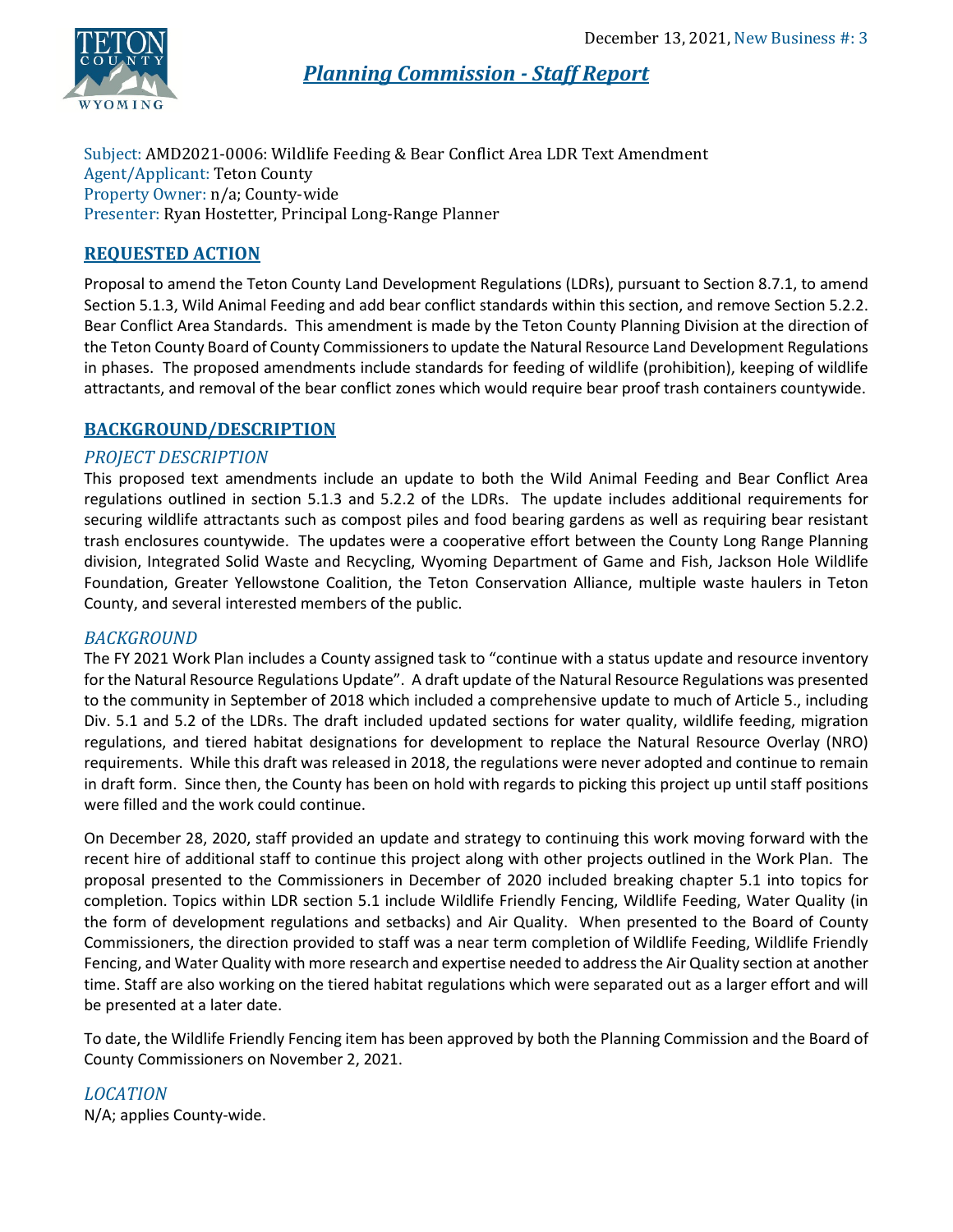## **STAFF ANALYSIS**

A draft of the proposed text amendment is included as an attachment to this report and was released for public review on November 10, 2021 pursuant to the LDRs and Wyoming Statue §16-3-103.

#### *SUMMARY OF KEY CHANGES*

The proposed draft amendments include additional language within Sec 5.1.3 Wild Animal Feeding as well as moving the requirements from Sec. 5.2.2, Bear Conflict Standards into Sec. 5.1.3. The updated components of the new draft language include:

- Prohibition of feeding for *all* wildlife, not just the listed speciesin the currentsection which are antelope, bighorn sheep, deer, elk, moose, mountain goats, bobcats, black bears grizzly bears, mountain lions ,lynx, wild bison, wolves, coyotes, foxes and racoons
- Food and fruit bearing gardens shall be properly fenced and maintained
- Bird feeders shall follow design requirements at all times of the year
- All trash shall be stored in a certified bear resistant container or dumpster countywide
- Construction sites shall have bear resistant trash containers
- Additional language for ensuring attractants are kept in bear resistant enclosures such as grease from food service, chicken coops and feed, apiaries, compost, livestock and fish food
- Design requirements for bear resistant enclosures included in LDRs

## *KEY ISSUES*

#### *KEY ISSUE 1: Enforcement*

One of the key issues the County has been hearing from members of the public include consistent enforcement of these LDRs. How can the County ensure that residents all have a bear resistant trash can when required? This question has come up several times including how can the County enforce exclusionary fencing around food bearing gardens, or how the County can enforce bird feeders? These are all valid questions and concerns which come up almost daily within the Planning Department.

Enforcement is handled under what is allowed by state law. Section 8.9 of the LDRs discusses the process the f Planning and Building Services Department uses to enforce the LDRs. We hear many people ask why the County Planning Department can't just impose fines or issue a citation when an enforcement issue comes up. The County has to follow an approved procedure and the Department does not have the authority to issue a fine. Fines can only be issued by circuit court after an abatement order is issued by the County. The LDRs walk us through the required procedures up to an abatement hearing process, and if the violation is not corrected once an abatement order is issued then the matter can be elevated to the courts. It is only through the court process that a judge can issue a fine if the matter has not been corrected following abatement. While this is a time consuming process, it has been set forth based on the explicit powers granted of the County through the State.

Generally, most violations are handled administratively once the Planning Director sends a notice to the land owner making them aware of the violation. It is extremely rare for a matter to elevate through a hearing up to the courts. Most code enforcement cases are complaint driven, meaning residents of the community submit a complaint to the Planning and Building Services Department for review. Enclose all food bearing gardens & Attractants

While much of the focus recently regarding bear conflicts has revolved around trash, and trash containers, the County, in working with the Wyoming Game and Fish Department, has also been informed of other wildlife attractants which are just as impactful as trash containment. These other attractants include bird feeders, compost piles, chicken coops, apiaries, and other wildlife attractants. These items can lure wildlife into developed areas and train wildlife to frequent residential neighborhoods to forage for trash and other non natural harmful attractants. In an effort to limit these conflicts the draft LDR updates include new requirements for the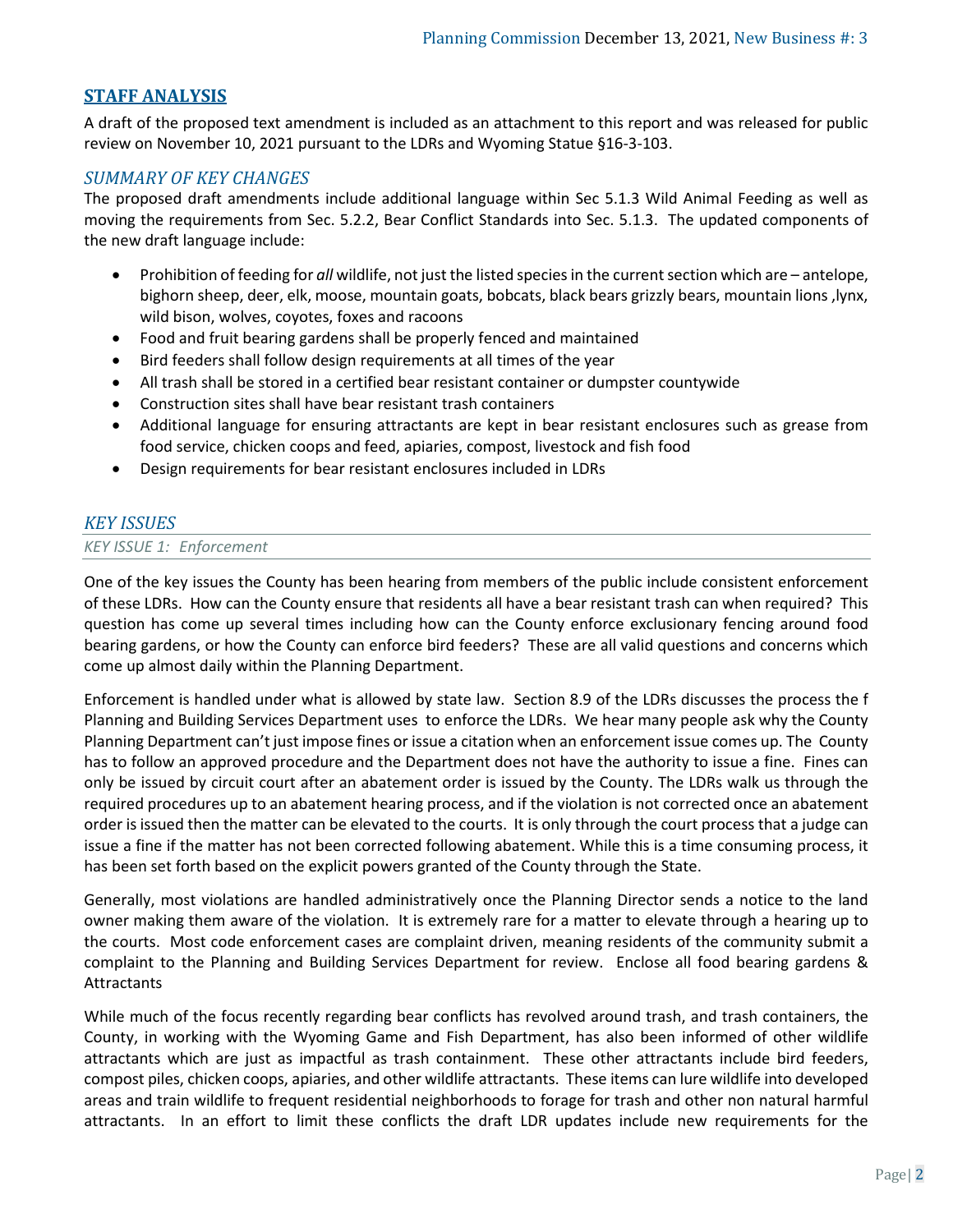management and keeping of these attractants. While some of these may be a significant change for a landowner in a residential neighborhood, staff is recommending that these types of changes are necessary to more effectively limit human and wildlife conflicts. These changes include:

- Year round birdfeeder design and hanging requirements
- Specific requirements for bear resistant enclosures, buildings or fencing
- Fencing for keeping of food bearing gardens, compost piles, chicken coops and animal feed

#### *KEY ISSUE 2: Countywide bear resistant trash enclosures*

One of the most discussed community issues recently surrounds the use of bear resistant trash cans and dumpsters. Currently bear resistant trash cans are required throughout the County except for some areas south of town and east of South Park Loop Road as well as areas just north of town between Spring Gulch Road and Highway 89 just south of Sagebrush Dr. The current LDRs contain "conflict priority areas" (CPA) within an approved map where CPA 1 requires bear resistant trash cans and CPA 2 does not. The LDRs state that an update to this map shall be deemed necessary by the Wyoming Game and Fish Department based on "black bear and grizzly bear observations, occupancy trends, and habitat quality, but shall not necessarily be revised solely due to changes in the frequency or number of conflict incidents reported in Teton County." The Wyoming Game and Fish Department (WGFD) has submitted a letter dated November 18, 2021 stating that there has been an increase in conflicts with not only black bear but grizzly bear throughout the County. These conflicts exist countywide including within those areas which currently do not require a bear resistant trash cans (CPA 2). The request based on this information is that the County eliminate the separate conflict areas in order to adopt consistent countywide trash receptacle requirements.

Staff has reached out to local waste haulers including coordinating with Integrated Solid Waste and Recycling (ISWR) regarding this change. A few issues were discussed including a current lack of supply for new bear resistant cans and dumpsters, the cost of bear resistant cans (approx. \$400 vs. \$80 for conventional residential can), and coordination with the County's Pay-as-you-Throw program. Staff is recommending a phase in period to allow residents time to prepare for this change. This may help for residents who are not able to obtain a bear resistant can immediately, or who may not be able to afford a can right away. In addition, there has been a lot of interest from local non profits regarding assisting with the cost or procurement of bear resistant cans. Staff recommends that this change not become effective for one calendar year from adoption of the LDR amendment. With this, we believe the major issues brought up could be handled. In addition, the Pay-as-you-Throw Program could be implemented with bear resistant cans as well.

The-Pay-as-you-Throw Program is a way for customers to pay a smaller fee for their waste if they don't generate as much trash from their household. The intent is that residents are incentivized to create less waste as it will cost them less for curbside service if they don't produce as much garbage. This type of program could be conducted through utilizing different size trash cans (i.e. pay less for smaller can) or haulers providing an alternative pick up schedule (rather than each week, a pick up could be every other week). ISWR worked with a student program from University of Wyoming to investigate different ways that the Pay as you Throw program could be implemented and it would not have any impacts to bear resistant cans. Based on review of the programs in other communities and in discussion with ISWR, the preferred method is to initiate Pay-as-You-Throw utilizing an alternate schedule and with bear resistant cans. In time, Pay-as-You-Throw could be further implemented using different sized bear resistant trash cans. Therefore there should be no impacts to the Pay-as-You-Throw program moving forward.

## **STAKEHOLDER ANALYSIS**

*PUBLIC COMMENT*

All written public comments received as of the publishing of this report are attached.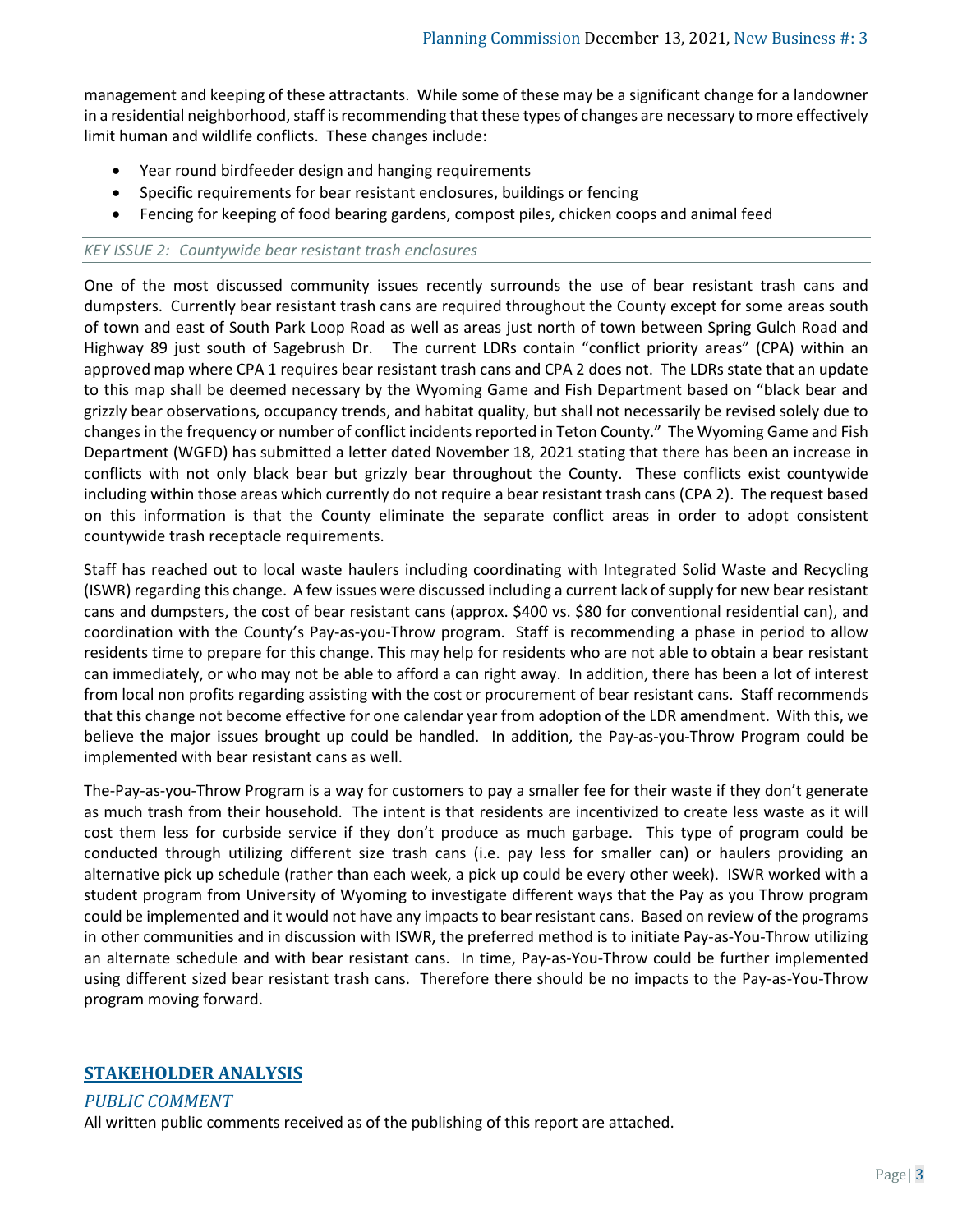### *DEPARTMENTAL REVIEW*

A draft of the proposed amendment was sent to the following departments for comment: County Public Works, Integrated Solid Waste and Recycling, Wyoming Department of Fish and Game, and the local National Parks staff which specialize in wildlife conflicts. All reviews received from other departments and advisory agencies are incorporated into the draft LDR amendment or are attached.

#### **LEGAL REVIEW**

Gingery

### **RECOMMENDATIONS**

#### *PLANNING DIRECTOR RECOMMENDATION*

The Planning Director recommends **APPROVAL** of **AMD2021-0006**, as presented in the draft attached dated December 6, 2021, with no conditions based on the findings recommended below.

#### *PLANNING DIRECTOR RECOMMENDED FINDINGS*

Pursuant to Section 8.7.1.C. of the Land Development Regulations, the advisability of amending the text of the LDRs is a matter committed to the legislative discretion of the Board of County Commissioners and is not controlled by any one factor. In deciding to adopt or deny a proposed LDR text amendment the Board of County Commissioners shall consider factors including, but not limited to, the extent to which the proposed amendment:

#### *1. Is consistent with the purposes and organization of the LDRs;*

*Division 1.3: Purpose and Intent: Based on the legislative discretion of the Board of County Commissioners, these LDRs are in accordance with the Jackson/Teton County Comprehensive Plan. Their purpose is to implement the*  Jackson/Teton County Comprehensive Plan and promote the health, safety, and general welfare of the present and *future inhabitants of the community with the intent listed below.*

- *1.3.1. Implement the Community Vision: Preserve and protect the area's ecosystem in order to ensure a healthy environment, community, and economy for current and future generations.*
- *1.3.2. Implement the Common Values of Community Character* 
	- *A. Ecosystem Stewardship*

*1. Maintain healthy populations of all native species and preserve the ability of future generations to enjoy the quality natural, scenic, and agricultural resources that largely define our community character.* 

*2. Consume less nonrenewable energy as a community in the future than we do today.* 

*B. Growth Management* 

*1. Direct future growth into a series of connected, Complete Neighborhoods in order to preserve critical habitat, scenery and open space in our Rural Areas.* 

*2. The Town of Jackson will continue to be the primary location for jobs, housing, shopping, educational, and cultural activities.* 

*C. Quality of Life* 

*1. Ensure a variety of workforce housing opportunities exist so that at least 65% of those employed locally also live locally.* 

*2. Develop a sustainable, vibrant, stable and diversified local economy.*

*3. Residents and visitors will safely, efficiently, and economically move within our community and throughout the region using alternative modes of transportation.* 

*4. Timely, efficiently, and safely deliver quality services and facilities in a fiscally responsible and coordinated manner.*

#### *1.3.3. Implement the Illustration of Our Vision*

*A. Achieve the desired future character identified for each Character District.* 

*B. Implement the policy objectives for each Character District.*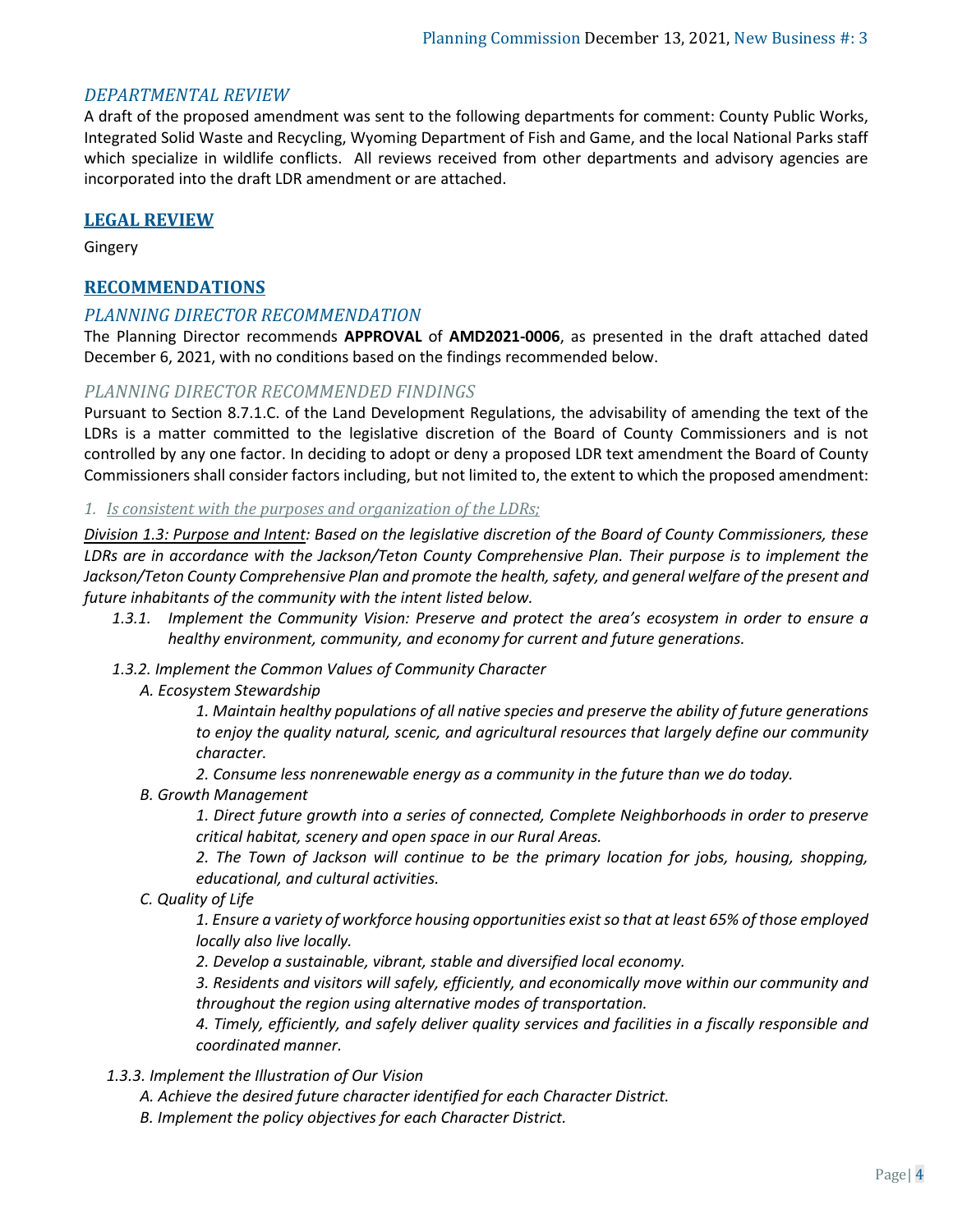- *C. Achieve the character-defining features identified for each Subarea.*
- *1.3.4. Predictable Regulations, Incentives, and Allowances* 
	- *A. Ensure standards are consistently applied to similar applications and circumstances.*

*B. Ensure landowners, the public, and decision-makers know the amount, location, and type of growth to expect.* 

*C. Use data analysis and best practices to inform standards and implement the adaptive management philosophy of the Growth Management Program.* 

- *1.3.5. Coordination Between Jurisdictions* 
	- *A. Implement the joint Town/County Vision through coordinated, supportive actions.*
	- *B. Maintain a common structure, format, and definitions in Town and County LDRs.*

*Div. 1.4. Organization of the LDRs: These LDRs constitute the County's zoning and subdivision regulations. They have two organizing principles. Primarily, they are organized by zone in order to implement and emphasize the community's character-based planning approach. Secondarily, to provide ease of use, they are organized to answer three questions:* 

- *What can be built or physically developed?*
- *What uses are allowed?*
- *How can the land be developed or subdivided?*

**Can Be Made.** The purpose of this update to the LDRs is to further bring the wildlife feeding standards into compliance with the goals of the Comprehensive Plan, specifically "Policy 1.1.d: Limit human/wildlife conflicts". The current LDRs do not include countywide requirements for bear resistant enclosures and fencing around food bearing gardens, compost, or trash containers countywide. This update recognizes the increase in bear conflicts as submitted from Wyoming Department of Game and Fish. Conflicts are prevalent countywide and therefore the request to require bear resistant trash containers is submitted for County approval. Additionally, these amendments address new points which have become an issue with human and wildlife conflicts. These additional conflicts include compost areas, food bearing gardens and plants, year round bird feeders, residential chicken coops and chicken feed and the keeping of apiaries. These proposed updates are intended to address not only the keeping of trash, but also other wildlife attractants which are prevalent in the County. By focusing on these items, the goal is that wildlife will be less likely to become habituated and attracted to urban areas, development, and manmade food attractants.

#### *2. Improves the consistency of the LDRs with other provisions of the LDRs;*

**Can be Made.** The updated wild animal feeding requirements are consistent with all other provisions of the LDRs. The proposed updates include added language which tie to other portions of the LDRs such as the newly updated fencing regulations related to small exclusionary fencing areas that are encouraged to protect wildlife from unhealthy attractants.

### *3. Provides flexibility for landowners within standards that clearly define desired character;*

**Can Be Made.** The proposed updates do strengthen the wild animal feeding requirements. Landowners will be able to continue to plant and manage fruit/food bearing gardens, use bird feeders, and compost, however there are additional requirements for the management of those items. The new LDRs include options and flexibility for how a landowner can comply depending on their situation (i.e. hard enclosures vs electric fencing).

#### *4. Is necessary to address changing conditions or a public necessity and/or state or federal legislation;*

**Can Be Made.** This amendment of the LDRs is proposed due to increased human wildlife conflicts within Teton County as presented by Wyoming Game and Fish Department. Due to these changing conditions WGFD is recommending the removal of the Conflict Priority Areas and requiring bear resistant trash containers countywide.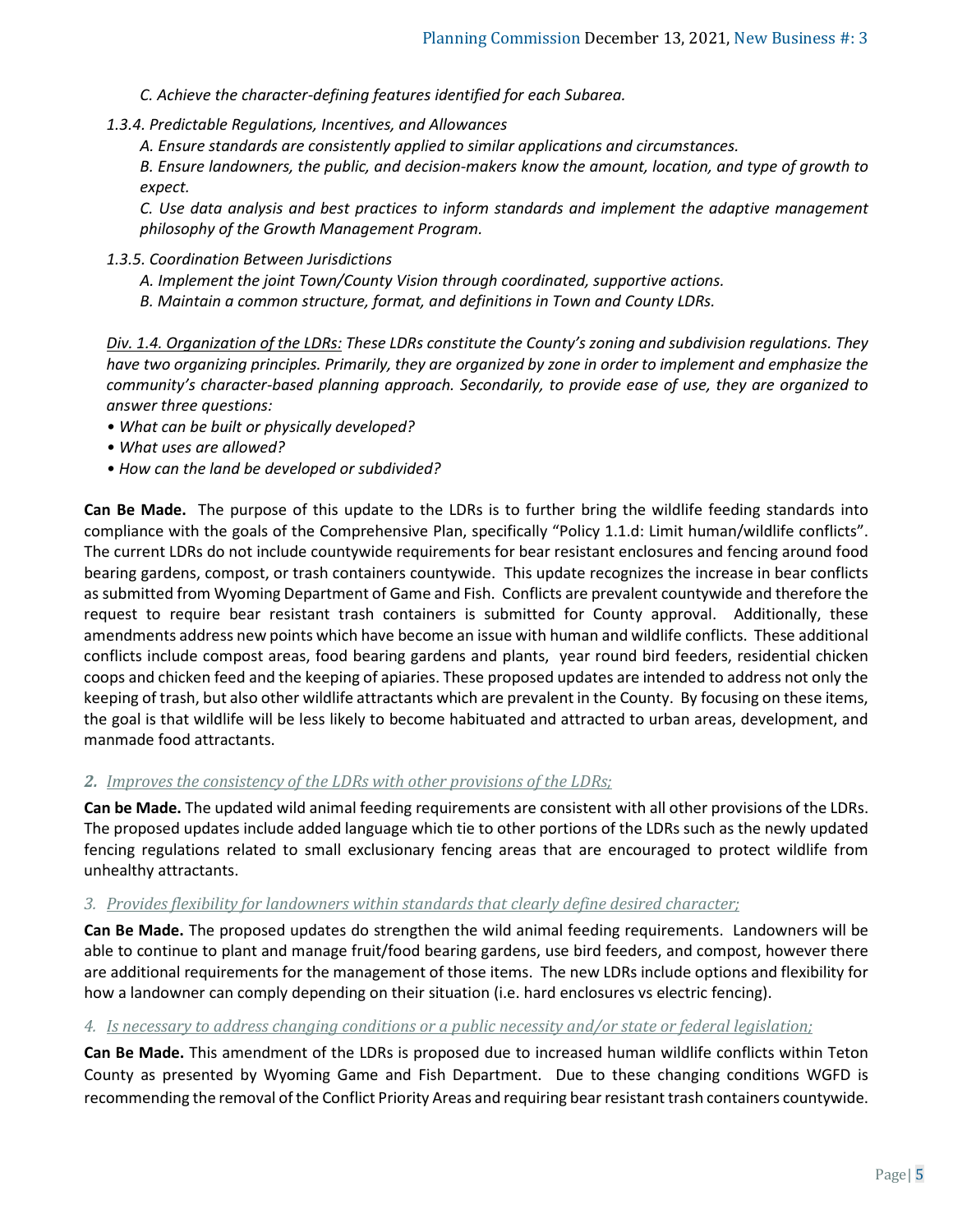## *5. Improves implementation of the Comprehensive Plan; and*

**Can Be Made.** This proposed amendment of the LDRs is intended to implement the ecosystem stewardship Common Value One outlined in the Comprehensive Plan. Specifically, Policy 1.1.d asks to limit human and wildlife conflicts which is exactly what this LDR amendment is intended to do. In addition, the Wyoming Game and Fish Department has submitted evidence which shows that conflicts have been increasing, therefore this LDR amendment is also proposed to influence this trend, and reduce conflicts per the Policy and Principle of the Comprehensive Plan.

#### *6. Is consistent with the other adopted County Resolutions.*

**Can Be Made.** No apparent conflict or relationship to other County Resolutions was identified by staff in this review.

## **ATTACHMENTS**

- Draft Amendment
- Letter from Wyoming Game and Fish Department
- Public Comment

## **SUGGESTED MOTION**

I move to recommend **APPROVAL** of **AMD2021-0006**, as presented in the draft dated December 6, 2021, to amend Section 5.1.3, Wild Animal Feeding and add bear conflict standards within this section, and remove Section 5.2.2. Bear Conflict Area Standards, being able to make the findings of Section 8.7.1 . as recommended by the Planning Director.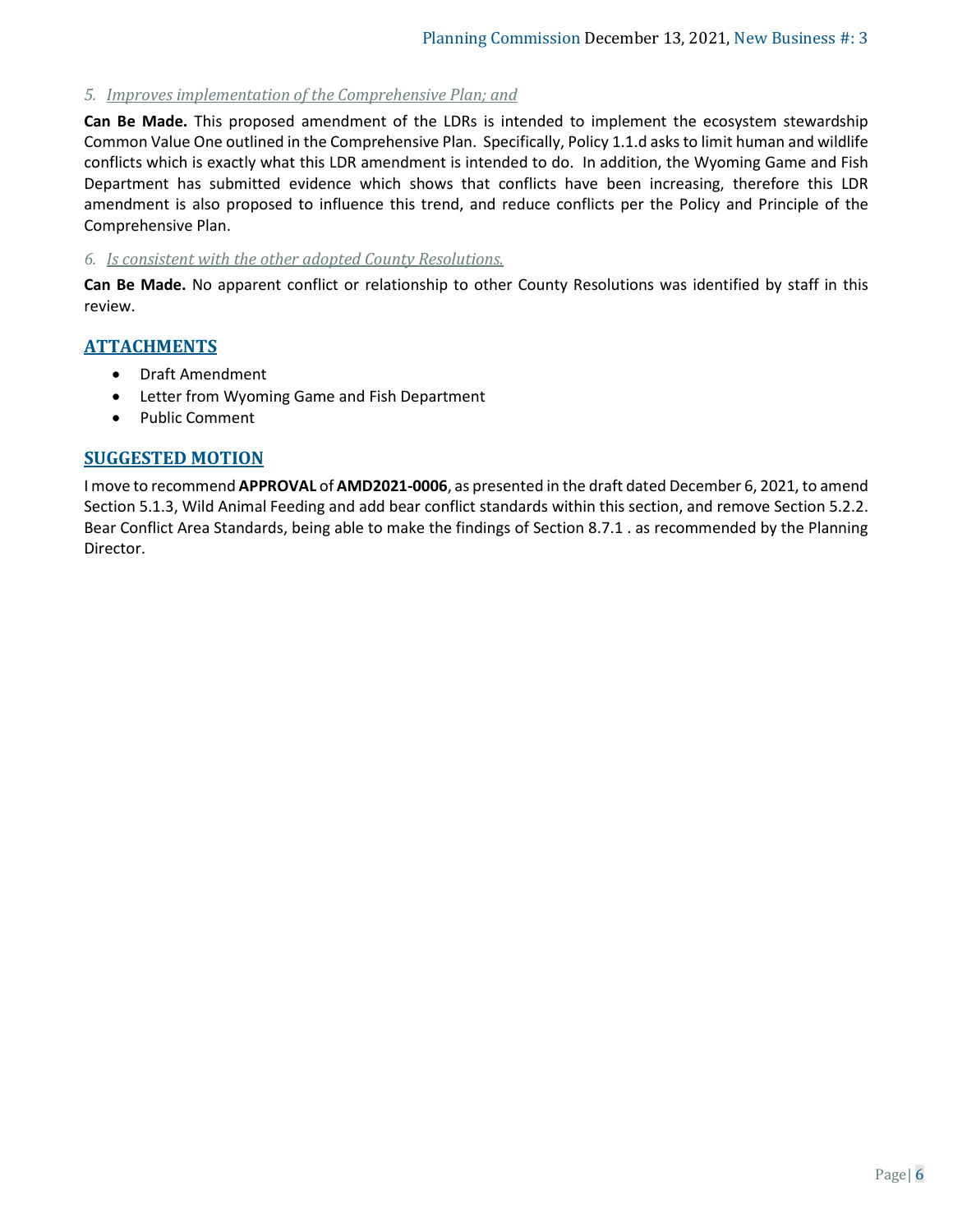# Sec. 5.1.3. Wild Animal Feeding (strikethrough is removed text and underline is proposed text)

[The proposed language below will replace the existing Sec. 5.1.3, Wild Animal Feeding and Sec. 5.2.2, Bear Conflict Area Standards]

- A. **Findings**. The feeding of those animals listed below wildlife by humans creates one or more of the following risks:
	- 1. Attracts ungulates to residential areas, which poses a significant threat to human safety and domestic pets animal safety and can increase the incidence of wildlife-vehicle collision;
	- 2. Attracts large predators to residential areas, which poses a significant threat to human life or domestic pets animals;
	- 3. Promotes unnaturally high concentrations of animals, which in turn:
		- a. Increases the potential for disease transmission,
		- b. Promotes overuse of certain habitats,
		- c. Disrupts natural animal migration;
	- 4. Promotes unnatural wildlife behavior, such as the frequenting of residential areas and coming into harmful or threatening situations with humans, and resulting in habituated which can result in nuisance animals and, in some cases, these animals must, which have to be relocated or destroyed, often at public expense, when they frequent residential areas or otherwise come into harmful or threatening contact with humans; and
	- 5. Detracts from the wild spirit of the animals.
- B. **Purpose and Intent**. The purpose of this Section is to prevent and mitigate conflicts between humans and wildlife in Teton County by establishing wildlife feeding and bear-attractant standards for residential and nonresidential uses. The intent of this Section is to protect and promote the public health, safety and welfare of the public and wildlife by:
	- 1. Reducing the attraction of ungulates to residential areas, and thereby lessening the significant threat to the safety of humans safety and domestic animals pets;
	- 2. Reducing the attraction of large predators to residential areas, and thereby lessening the significant threat to the safety of humans life and domestic animals pets;
	- 3. Reducing unnaturally high concentrations of animals, thereby lessening reducing the potential for disease transmission, the overuse of certain habitats, the disruption of natural animal migration, wildlife vehicle collisions, and the domestication habituation of wild animals;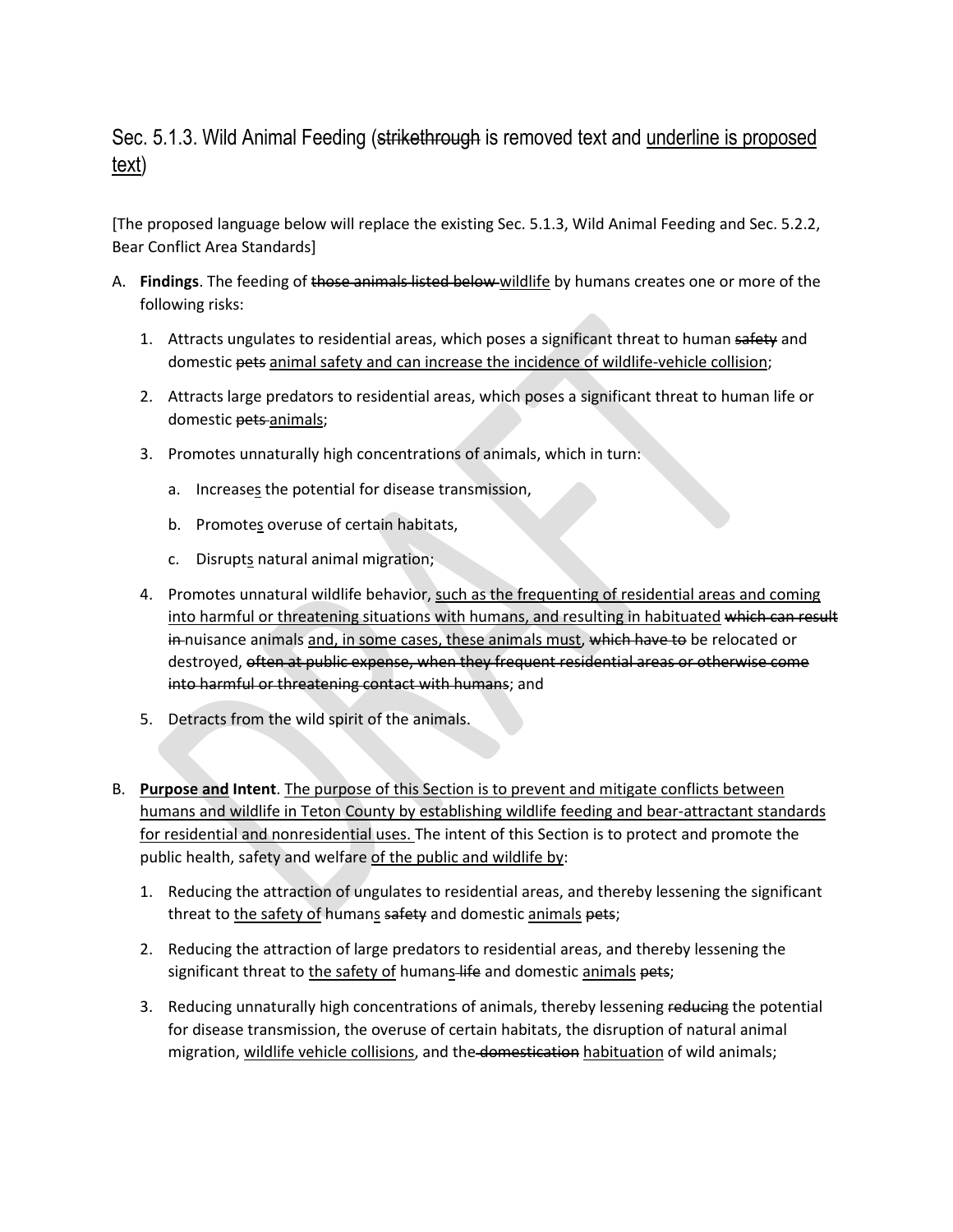- 4. Discouraging unnatural wildlife behavior, thereby reducing the number of nuisance animals that have to be relocated or destroyed when they frequent residential areas or otherwise come into harmful or threatening contact with humans and domestic animals; and
- 5. Respecting the wild essence behaviors of the animals' nature.

#### C. **Prohibition**

No person shall knowingly or intentionally provide supplemental feed attractants to the following animals, unless specifically authorized by an agency of either the State of Wyoming, or the United States of America: antelope, bighorn sheep, deer, elk, moose, mountain goats, bobcats, black bears, grizzly bears, mountain lions, lynx, wild bison, wolves, coyotes, foxes and racoons.

1. Supplemental Feed Attractants. Supplemental attractants are any human food, pet food, hay, forage product or supplement, grain, seed or birdseed, garbage, or other attractant made available to the following animals: antelope, bighorn sheep, deer, elk, moose, mountain goats, bobcats, black bears, grizzly bears, mountain lions, lynx, wild bison, wolves, coyotes, foxes and racoons.

#### D. **Exemptions**

A person engaged in any of the following activities is not subject to liabilities under this Section:

- 1. The normal feeding of livestock and/or the practice of raising crops and crop aftermath, including hay, alfalfa and grains, produced, harvested, stored, or fed to domestic livestock in accordance with normal agricultural practices as defined in Sec 6.1.3.B; or
- 2. The cultivation of a lawn and/or garden, and/or the feedings of songbirds wherein which the bird food is made unavailable to any wildlife except songbirds. The animals specified in the prohibition of this regulation Wildlife for these purposes is defined by WY Statute§ 23-1-102 (West).
- 3. A finding that the land was taxed as agricultural land shall create a presumption that the alleged feeding is exempt from this regulation.

#### E. **Standards**

- 1. **Supplemental Feeding Prohibited.** No person shall knowingly or intentionally provide supplemental feed to any wildlife species, with the exception of songbirds, unless specifically authorized by an agency of either the State of Wyoming or the United States of America. Supplemental feed includes any human food, pet food, hay, forage product or supplement, grain, honey, seed or birdseed, salt or mineral licks, or other supplemental feed made available to wildlife.
- 2. **Wildlife Attractants Prohibited.** No person shall allow for the unintentional attraction and feeding of wildlife by allowing access to attractants on their property, including pet food, garbage, seed or birdseed, or other attractant made available to wildlife.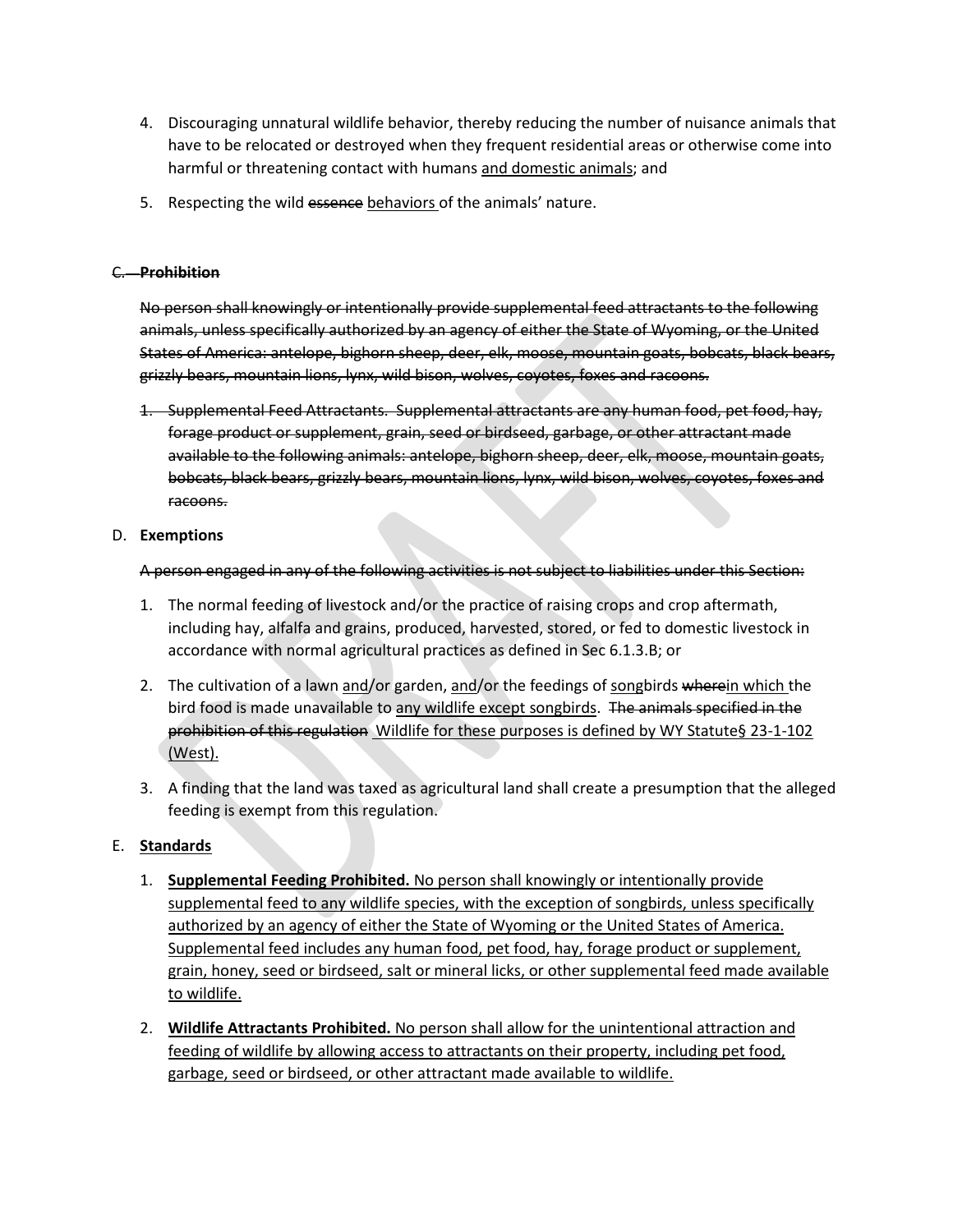- 3. **Gardens**. Fruit and vegetable bearing non-agricultural exempt gardens (such as crabapple trees, berries or gardens containing food), shall not be attractive to wildlife. Food and fruit bearing gardens shall be properly fenced and maintained with exclusionary fencing such as electric wire to prohibit wildlife from entering and obtaining food rewards. All exclusionary fencing shall be properly maintained and comply with the requirements of Div. 5.1.2 for exclusionary fencing.
- 4. **Bird Feeders.** Birdfeeders shall be hung at least 10 feet from the ground, deck, railing or surface and 4 feet from any structure, tree or limb and should have a catch pan attached directly underneath the feeder that is 4 inches larger in diameter than the widest diameter of the feeder itself.

# 5. **Bear-Resistant Standards**

- a. **Bear-Resistant Trash Container Required**. Beginning 1/1/2023, all trash shall be stored in a certified bear-resistant container or dumpster.
	- i. A certified bear-resistant container or dumpster is one that meets the "minimum structural design standards" published by the Interagency Grizzly Bear Committee (IGBC) in 1989 or has successfully passed the testing program and protocols recited in the Bear-Resistant Products Testing Program (October, 2005). A list of certified bearresistant containers and dumpsters and the manufacturers that produce these products is available in the Teton County Planning and Development Department and at this website, http://igbconline.org/bear-resistant-products/.
	- ii. If trash is transferred from the property to the trash transfer station or landfill directly by the property owner or property lessee, trash may be stored in another container as long as the container is stored in a bear-resistant building or enclosure at all times while on the property.
	- iii. All trash receptacles at construction sites for trash that includes food, food wrappers, or other bear attractants shall be bear-resistant. Containers shall be kept closed and latched at all times. Non-bear-resistant dumpster or trailer may be used to store construction trash that does not contain bear-attractants.

# b. **Bear-Resistant Building, Enclosure, and Fencing Requirements**

- i. The following attractants shall be stored exclusively inside bear-resistant buildings, fencing, or enclosures.
	- a). Grease storage containers and stored foods for nonresidential food/drink preparation and service;
	- b). All backyard chicken operations including chicken food storage;
	- c). Apiaries;
	- d). Food compost containers or piles;
	- e). Livestock and fish food.
- ii. A bear-resistant building or enclosure is one that consists of and/or contains: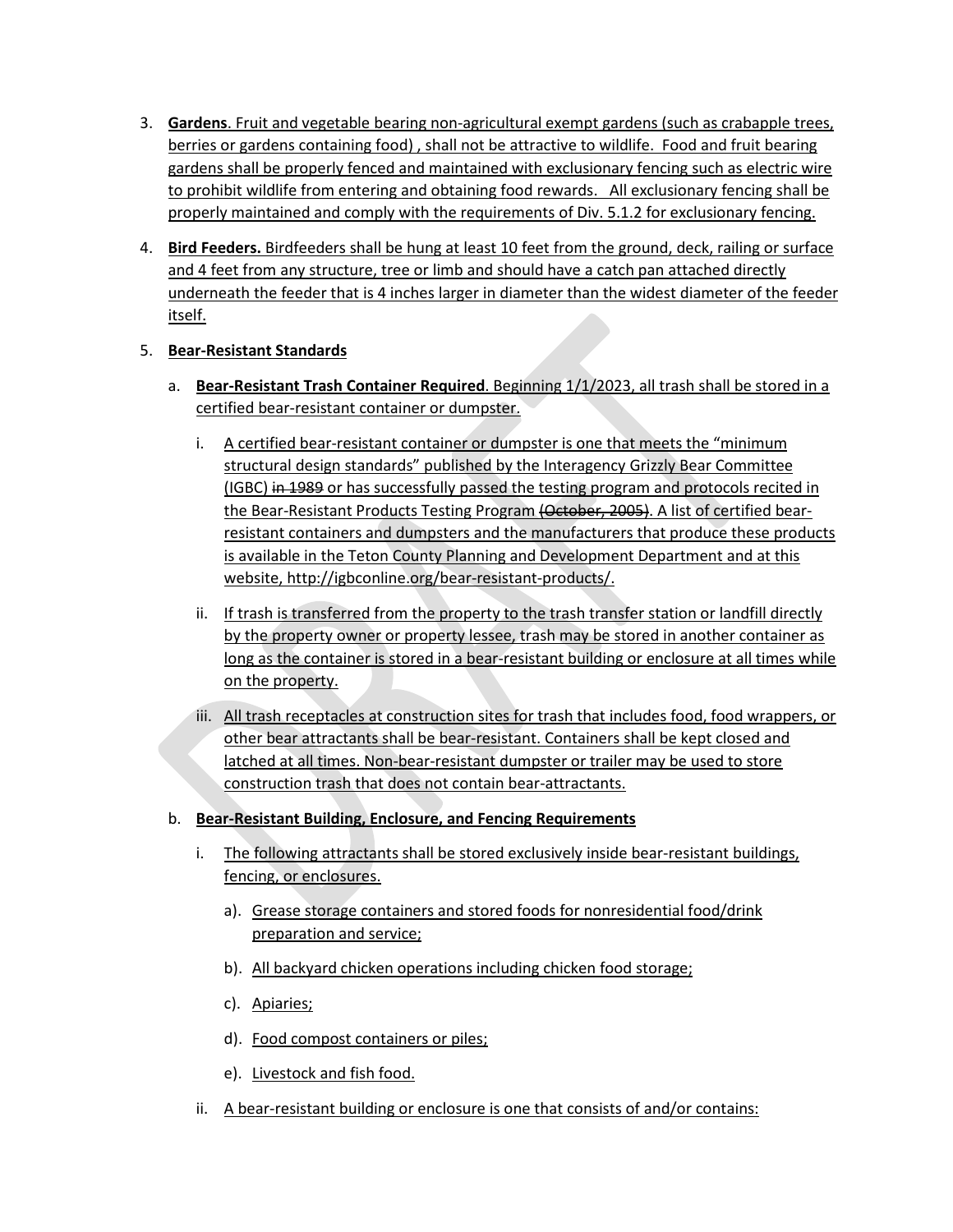- a). A framed building, fencing or enclosure with hard sides and a roof constructed of hard wood, non-reflective metal or other like product reasonably designed and manufactured to withstand an intrusion by a bear; or
- b). Chain-link fencing no less than 6 feet in height, at the top of which is barbed wire fencing angled outwards that is fully enclosed including the top being fully covered; or
- c). Functional and maintained electric fencing designed to exclude bears; or
- d). A combination of the above; and
- e). Functional, maintained self-latching doors and gates, or doors and gates with locks.

EXAMPLE: Examples of bear-resistant enclosures include, but are not limited to, garages, metal sheds, houses, and electrified fencing designed to exclude bears or any other building designed and constructed to prevent access by bears.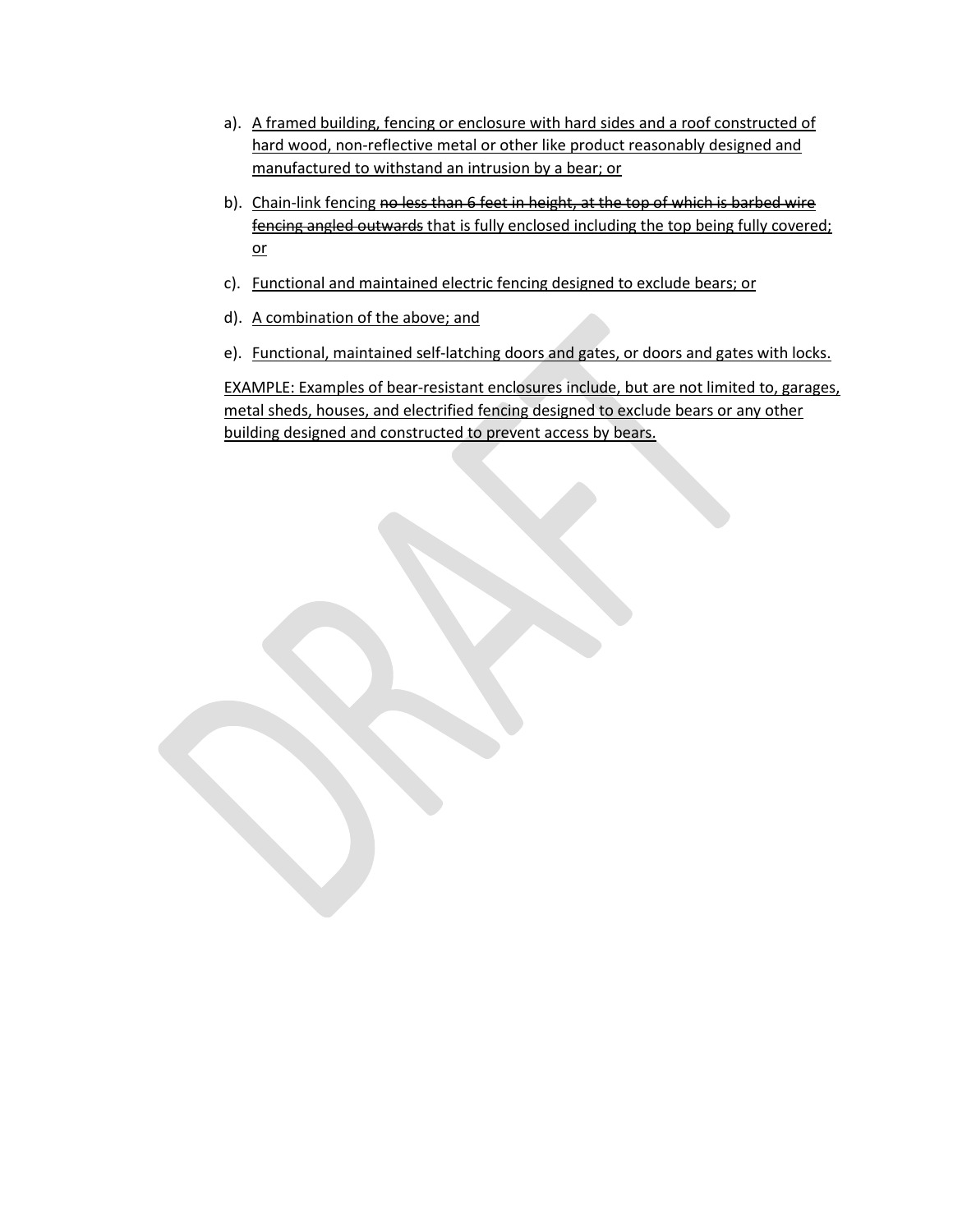

# **WYOMING GAME AND FISH DEPARTMENT**

5400 Bishop Blvd. Chevenne, WY 82006 Phone: (307) 777-4600 Fax: (307) 777-4699 wgfd.wyo.gov

**GOVERNOR MARK GORDON DIRECTOR BRIAN R. NESVIK COMMISSIONERS** 

PETER J. DUBE - President<br>GAY LYNN BYRD - Vice President **RALPH BROKAW** MARK JOLOVICH RICHARD LADWIG ASHLEE LUNDVALL KENNETH D. ROBERTS

November 18, 2021

Ryan Hostetter, AICP Principal Long Range Planner Planning and Building Services - Teton County PO Box 3594 200 S. Willow Street Jackson, WY 83001

Dear Mr. Hostetter:

The Wyoming Game and Fish Department (Department) recognizes and supports the need for increased food storage regulations and expansion of the bear conflict zone to the southern edge of Teton County. We greatly support this expansion based on increased conflicts between humans and black and grizzly bears in the southern portion of Teton County in recent years (Figure 1) and an overall increase of grizzly bear distribution through time (Figure 2) that essentially encompasses Teton County. The Department also supported these efforts in 2017.

We feel expansion of the bear conflict zone would enable greater consistency and understanding for the public and sanitation companies. It would also clarify enforcement of Teton County regulations to reduce wildlife conflicts and increase human safety and offer proactive foresight to reduce conflict potential into the future.

Thank you for the opportunity to support this critical wildlife issue and please feel free to contact me with any questions.

Sincerely,

 $\not\prec$ 

**Rick King** Chief, Wildlife Division

RK/sbn

Attachments -Figure 1 -Figure 2

cc: Scott Edberg, Deputy Chief, Wildlife Division Doug Brimeyer, Deputy Chief, Wildlife Division Brad Hovinga, Jackson Regional Wildlife Supervisor Dan Thompson, Large Carnivore Supervisor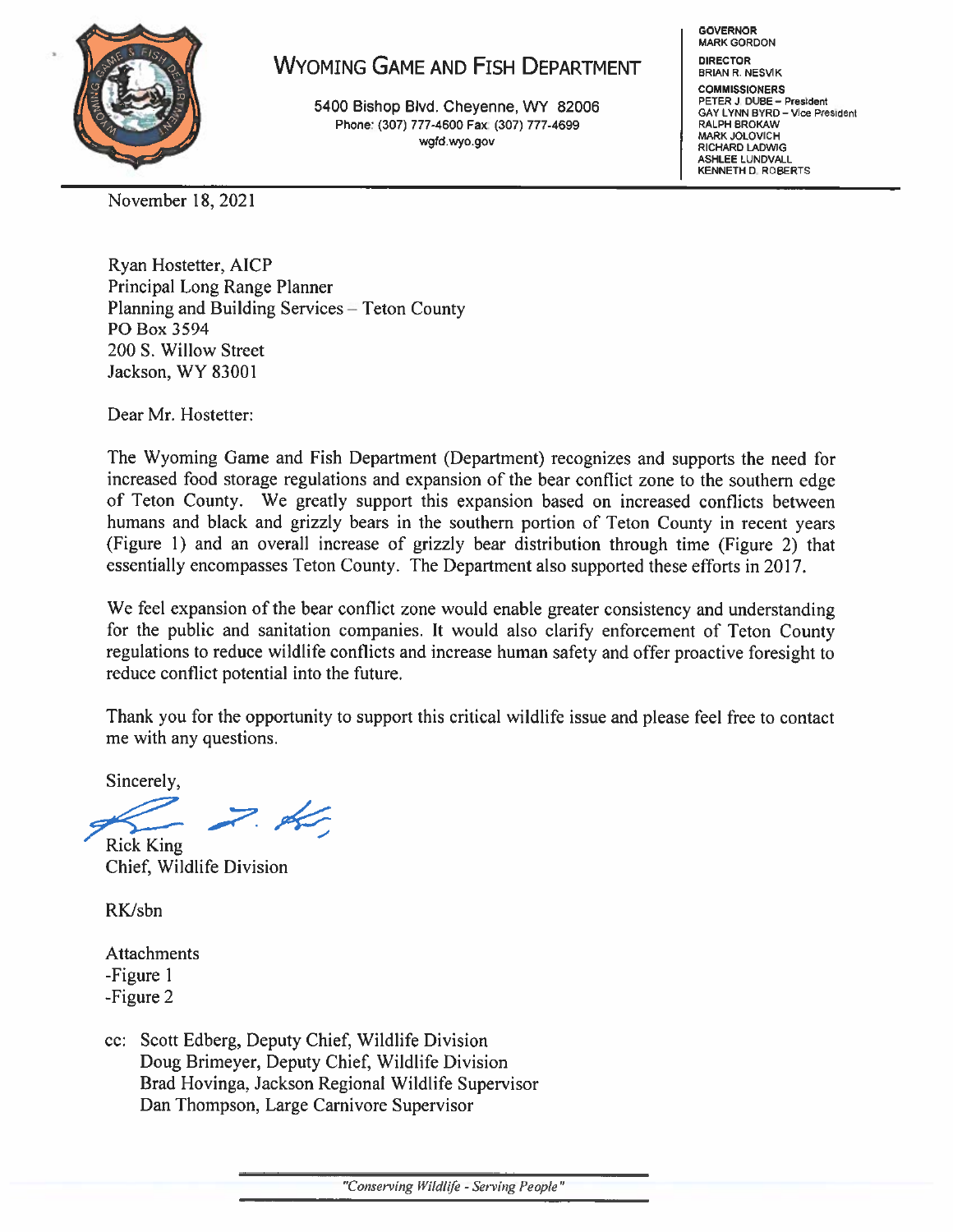

Figure 1. Verified bear (black bear and grizzly bear) conflicts in Teton County demonstrating southern expansion of conflicts and increased conflict potential.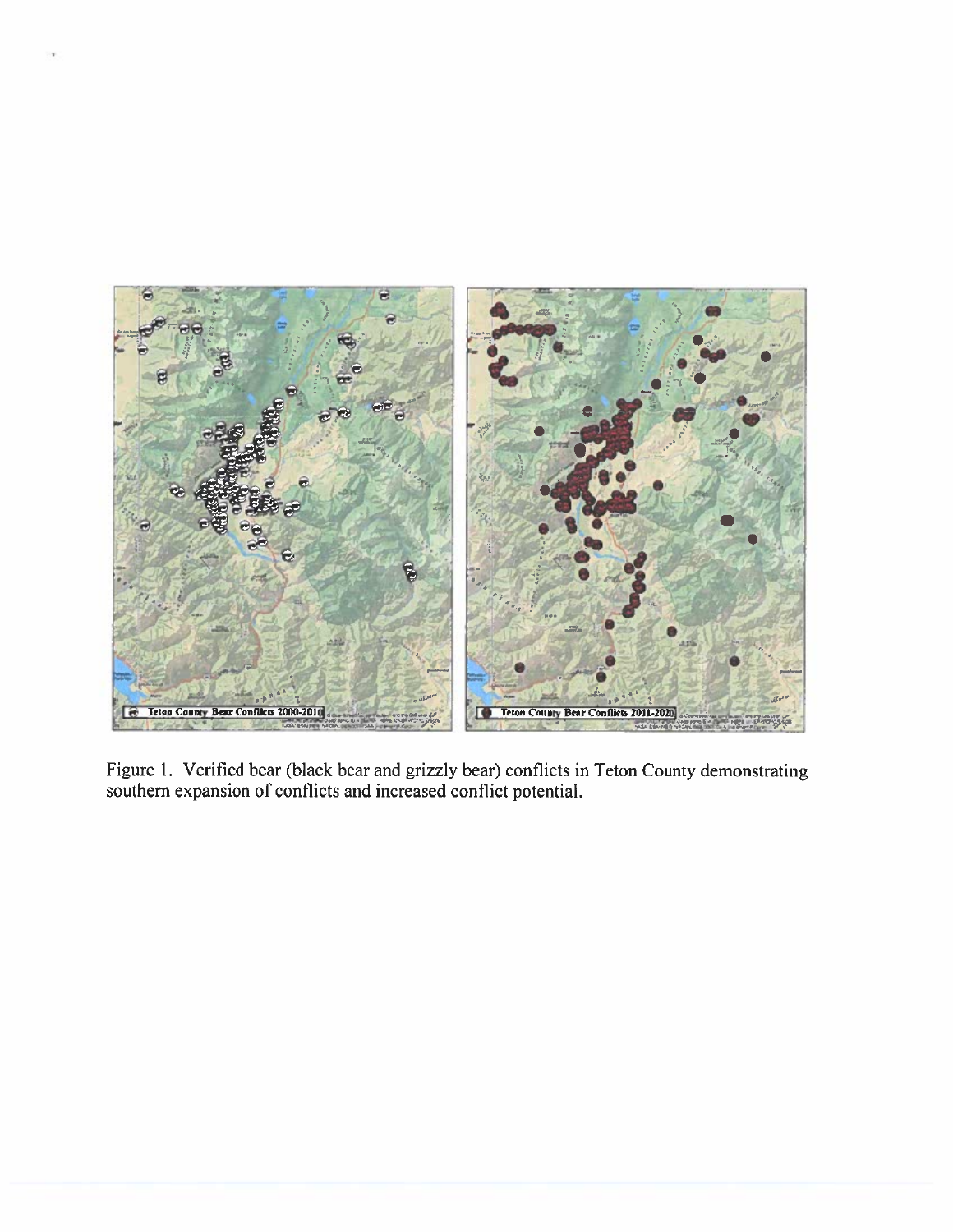

Figure 2. Occupied range of grizzly bears throughout the Greater Yellowstone Ecosystem, demonstrating increased distribution and expansion of beyond suitable habitats within the Demographic Monitoring Area and and increased distribution of grizzly bear occupied range in Teton County, WY.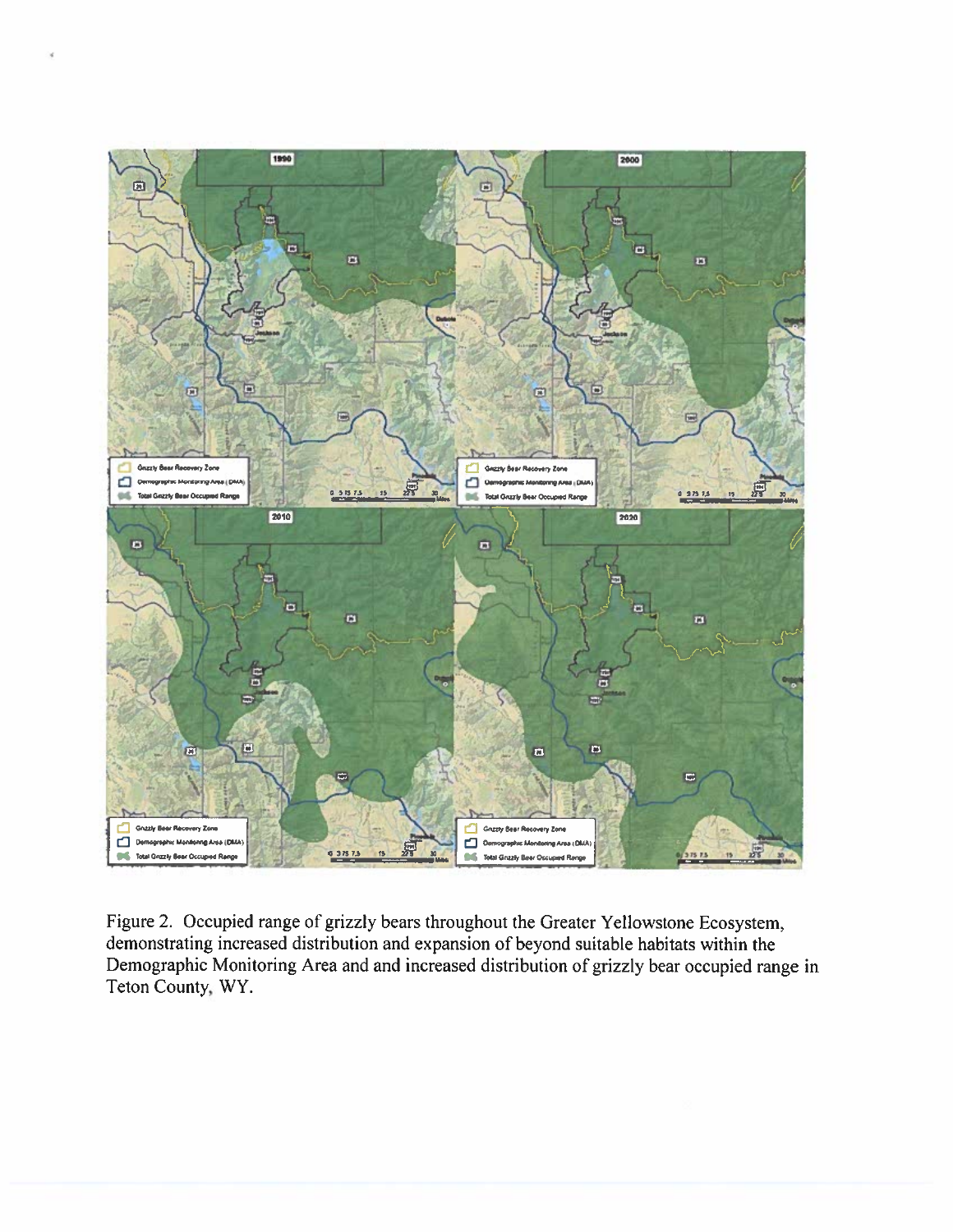| From:               | <b>Chris Neubecker</b>                                                                   |
|---------------------|------------------------------------------------------------------------------------------|
| To:                 | Kasey Mateosky; Karen Rockey; Alexander Muromcew; devon@jacksonholereport.com; Sue Lurie |
| Cc:                 | <b>Ryan Hostetter</b>                                                                    |
| Subject:            | FW: Wildlife regulation draft                                                            |
| Date:               | Friday, December 3, 2021 3:53:36 PM                                                      |
| <b>Attachments:</b> | image002.png                                                                             |
|                     | image003.png                                                                             |
|                     | image004.png                                                                             |
|                     | image005.png                                                                             |

**From:** roger.paul.stewart@gmail.com <roger.paul.stewart@gmail.com> **Sent:** Thursday, December 02, 2021 5:59 PM **To:** County Planning Commission <planningcom@tetoncountywy.gov> **Subject:** Wildlife regulation draft

# [**NOTICE:** This message originated outside of the Teton County's mail system -- **DO NOT CLICK** on **links** or open **attachments** unless you are sure the content is safe.]

Dear Planning Commissioners,

Bravo for drafting the proposed wildlife regulations. [Draft LDR text amendments](https://gcc02.safelinks.protection.outlook.com/?url=http%3A%2F%2Fjacksontetonplan.com%2FDocumentCenter%2FView%2F1834%2FFeeding-Draft-LDR-for-Public-Review-111021%3Ffbclid%3DIwAR17imoy6ZX48-agjco17ELqxpJyshDZYyRIjxTGg6IFHmagZl6xF54jWOM&data=04%7C01%7CKatharine_Wilmot%40nps.gov%7C97a60c0bbcc840456d8608d9b39179bd%7C0693b5ba4b184d7b9341f32f400a5494%7C0%7C0%7C637738259662011068%7CUnknown%7CTWFpbGZsb3d8eyJWIjoiMC4wLjAwMDAiLCJQIjoiV2luMzIiLCJBTiI6Ik1haWwiLCJXVCI6Mn0%3D%7C3000&sdata=8DWWhOnht05ykNGd0iYDx%2BGOUov4uHFegLjGq53PF%2BA%3D&reserved=0) My wife and I are in full support of the changes as proposed.

We live in a very special place and if we are to preserve the wildlife that exists here, as well as maintain safety in our community, we need to update the regulations. The draft as proposed is very reasonable and needs to apply throughout the county.

Thank you for your leadership on this issue.

Roger Stewart Bar B Bar resident (555 East Oatgrass Drive)



#### **Roger P. Stewart, AIA, RAIA**

+1 650 465-5926 [roger.paul.stewart@gmail.com](mailto:roger.paul.stewart@gmail.com)

PO Box 10489, Jackson, WY 83002